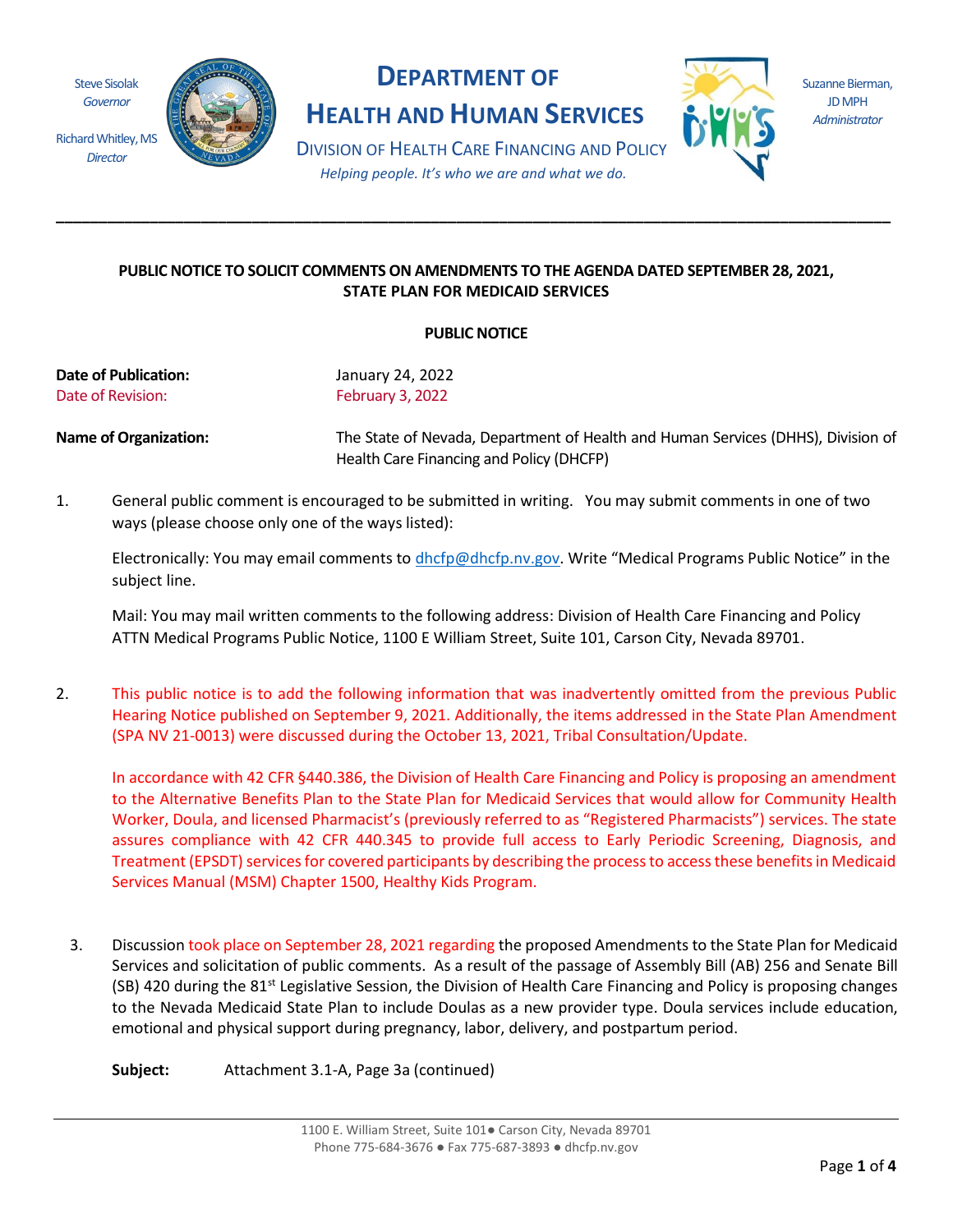The following Provider Types (PT) will potentially be affected by Doula Services:

PT 90 - Doula, PT 17-Special Clinics (including specialties, 180-Rural Health Clinics, 181-Federally Qualified Health Centers and 169-Licensed Birth Centers); PT 20-Physician, M.D., Osteopath, D.O.; PT 24-Advanced Practice Registered Nurses; PT 47-Indian Health Programs; PT 74-Nurse Midwives; and PT 77-Physician Assistants

The effective date of the SPA change is anticipated to be January April 1, 2022. A Public Hearing will be scheduled with the effective date of the Medicaid Services Manual policy updates as applicable.

4. Discussion took place on September 28, 2021 regarding proposed Amendments to the State Plan for Medicaid Services and solicitation of public comments.

As a result of the 81<sup>st</sup> session of the Nevada Legislature (2021), Doula services will be added to Nevada Medicaid:

**Subject:** Attachment 4.19-B, Page 1d (continued) - Rate Methodology

The following Provider Types (PT) will potentially be affected by this change: This is a new service being added to Nevada Medicaid and does not currently have a PT established.

Estimated change in annual aggregate expenditures: An estimated decrease in annual aggregate expenditures for:

| SFY 2022: | (5420,772)    |
|-----------|---------------|
| SFY 2023: | ( \$848, 600) |

*Note that the figures are aggregate (meaning they include both state and federal shares) and that they are by State Fiscal Year; the CMS 179 form will require fiscal impact by Federal Fiscal Year.*

The effective date of the SPA change is anticipated to be January April 1, 2022.

- 5. Discussion took place on September 28, 2021 regarding the proposed Amendments to the State Plan for Medicaid Services and solicitation of public comments. As a result of the passage of AB 191 and SB 420 during the  $81<sup>st</sup>$ Legislative Session, the Division of Health Care Financing and Policy is proposing changes to the Nevada Medicaid State Plan. The proposed changes will include a new provider type and policy language for Community Health Worker (CHW) services. CHWs will provide recipients culturally and linguistically appropriate health education for the prevention and management of chronic disease under the supervision of a Nevada Medicaid enrolled Physician, Advanced Practice Registered Nurse or Physician Assistant.
	- **Subject:** Attachment 3.1-A, Page 3a (continued)

The following Provider Type (PT) will potentially be affected by CHW:

PT 89 - Community Health Worker; PT 17-Special Clinics (including specialties, 180-Rural Health Clinics, 181- Federally Qualified Health Centers); PT 20-Physician, M.D., Osteopath, D.O.; PT 24-Advanced Practice Registered Nurses; PT 47-Indian Health Programs; PT 74-Nurse Midwives; and PT 77-Physician Assistants

The effective date of the SPA change is anticipated to be January-February 1, 2022.

6. Discussion took place on September 28, 2021 regarding the proposed Amendments to the State Plan for Medicaid Services and solicitation of public comments.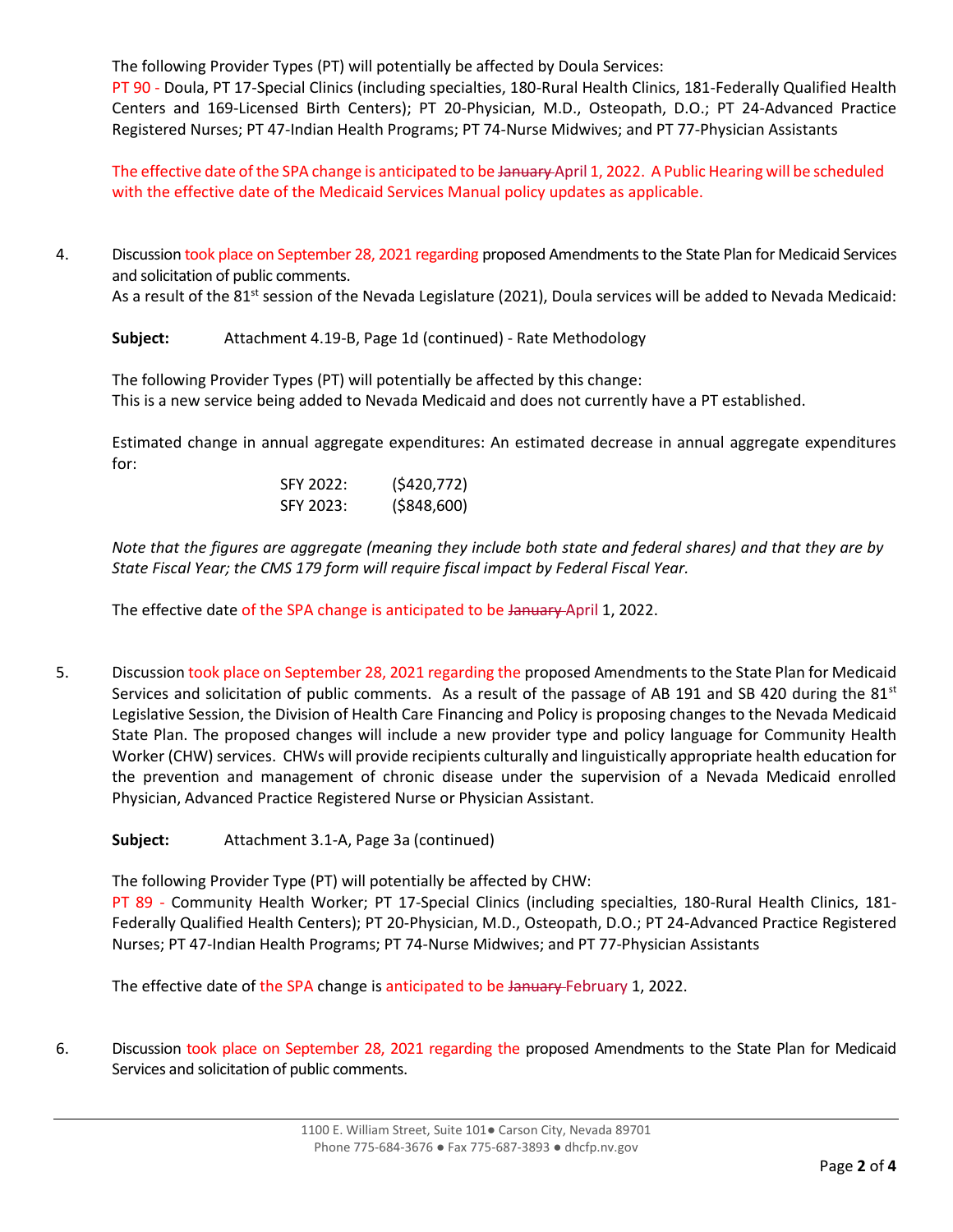As a result of the 81<sup>st</sup> session of the Nevada Legislature (2021), Community Health Worker services will be added to Nevada Medicaid:

**Subject:** Attachment 4.19-B, Page 1d (continued) - Rate Methodology

The following Provider Types (PT) will potentially be affected by this change: This is a new service being added to Nevada Medicaid and does not currently have a PT established.

Estimated change in annual aggregate expenditures: An estimated decrease in annual aggregate expenditures for:

| SFY 2022: | (5299, 486)    |
|-----------|----------------|
| SFY 2023: | $($ \$839,241) |

*Note that the figures are aggregate (meaning they include both state and federal shares) and that they are by State Fiscal Year; the CMS 179 form will require fiscal impact by Federal Fiscal Year.*

The effective date of the SPA change is anticipated to be January-February 1, 2022.

7. Discussion took place on September 28, 2021 regarding the proposed Amendments to the State Plan for Medicaid Services and solicitation of public comments.

As a result of the passage of AB 190 and SB 325 during the 81<sup>st</sup> Legislative Session, the Division of Health Care Financing and Policy is proposing changes to the Nevada Medicaid State Plan to include licensed Pharmacists (previously referred to as "Registered Pharmacists") as new provider type The amendment will allow a licensed Pharmacist to bill for the dispensing of self-administered hormonal contraceptives to any patient, and the prescribing, dispensing, and administration of drugs to prevent the acquisition of Human Immunodeficiency Virus (HIV), as well as ordering and conducting certain HIV laboratory tests.

**Subject:** Attachment 3.1-A, Page 3a (continued)

The following Provider Types (PT) will potentially be affected by licensed Pharmacist Services:

PT 91 - Licensed Pharmacist; PT 10-Outpatient Surgery; PT 11-Hospital, Inpatient; PT 12-Hospital, Outpatient; PT 16-Intermediate Care Facilities for Individuals with Intellectual Disabilities, Public; PT 17-Special Clinics; PT 19- Nursing Facility; PT 20-Physician, M.D., Osteopath, D.O.; PT 21-Podiatrist; PT 24-Advanced Practice Registered Nurse; PT 28-Pharmacy; PT 29-Home Health Agency; PT 46-Ambulatory Surgical Centers, Freestanding; PT 47- Indian Health Services and Tribal Clinics; PT 51-Indian Health Service Hospital, Inpatient (Tribal), PT 52-Indian Health Service Hospital, Outpatient (Tribal); PT 55-Transitional Rehabilitative Center, Outpatient; PT 56-Inpatient Rehabilitation and Long Term Acute Care (LTAC) Specialty Hospitals; PT 64-Hospice; PT 65-Hospice, Long Term Care; PT 68-Intermediate Care Facilities for Individuals with Intellectual Disabilities, Private; PT 72-Nurse Anesthetist; PT 75-Critical Access Hospital (CAH), Inpatient; PT 76-Audiologist; PT 77-Physician's Assistant; PT 78- Indian Health Service Hospital, Inpatient (Non-Tribal); and PT 79-Indian Health Service Hospital, Outpatient (Non-Tribal).

The effective date of the SPA change is anticipated to be January July 1, 2022.

8. Discussion took place on September 28, 2021 regarding the proposed Amendments to the State Plan for Medicaid Services and solicitation of public comments.

As a result of the 81<sup>st</sup> session of the Nevada Legislature (2021), licensed Pharmacists (previously referred to as "Registered Pharmacists") services will be added to Nevada Medicaid: